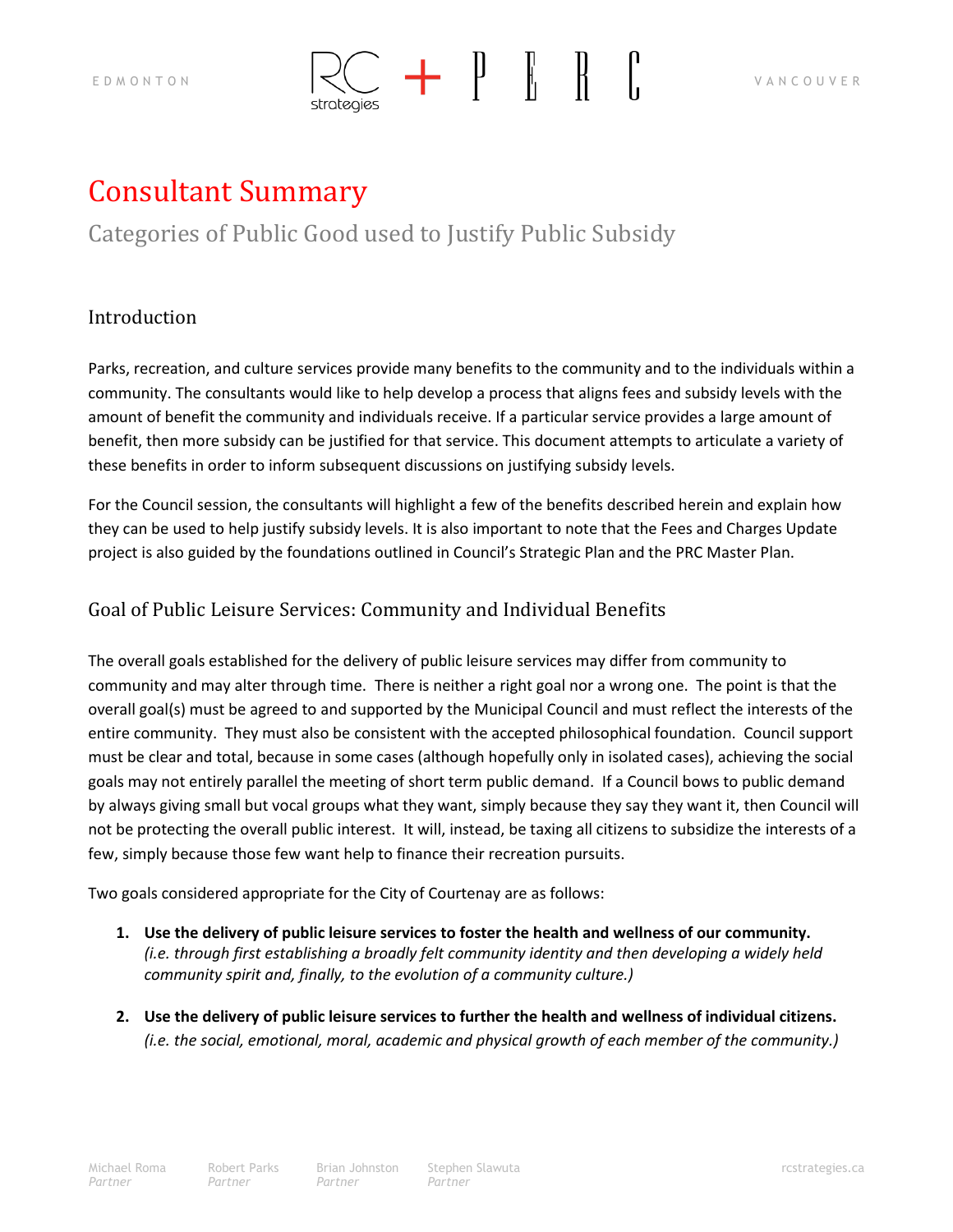



# Service Objectives

The following 21 Service Objectives are consistent with the two Goals described in the previous section. (They may be considered as specific public leisure service categories for achieving the goals.) All Municipal activities directed toward achieving the two goals could be categorized under one or more of these objectives.

## Community Benefits

## 1. **Special Events:**

Special events (e.g. carnivals, markets, fairs, etc.) can contribute to a feeling of community identity and spirit. Therefore, the local authority should be involved in sponsoring special events to the extent necessary to ensure promotion of this objective.

## 2. **Support to Local Groups:**

Local clubs, groups and agencies are and will be organizing and sponsoring leisure opportunities. The "people doing things for themselves" aspect of such groups is socially worthwhile and desirable. The community recreation agency should support such groups in their efforts. Support may occur in a number of ways, including subsidized access to facilities, assistance in leadership training, provision of specialized equipment or the provision of operating grants.

## 3. **Exposure to Sporting Events:**

Community identity, spirit and culture can be fostered through the environment generated by spectators at athletic events. In such events, sport can be closely linked with community identity and pride. Because of this, opportunities should be provided for spectator experiences at athletic events.

## 4. **Exposure to Culture:**

Artistic endeavors (both performing and visual) represent one of the most significant aspects of developing a culture in any community. Through exposure to the arts, local residents should develop a better understanding and appreciation of the cultural aspects of a community.

## 5. **Social Functions:**

Because social functions are a valuable vehicle to use in developing community cohesion and identity, the public sector should ensure that such opportunities exist.

## 6. **Protecting Community Natural Resources:**

The protection of natural aesthetic features, vistas, natural phenomenon and features of historic significance and the provision of public access to such features will contribute to a greater understanding of and pride in the community and, therefore, contribute to community growth.

Brian Johnston *Partner*

Stephen Slawuta **rational control of the stephen Slawuta** restrategies.ca *Partner*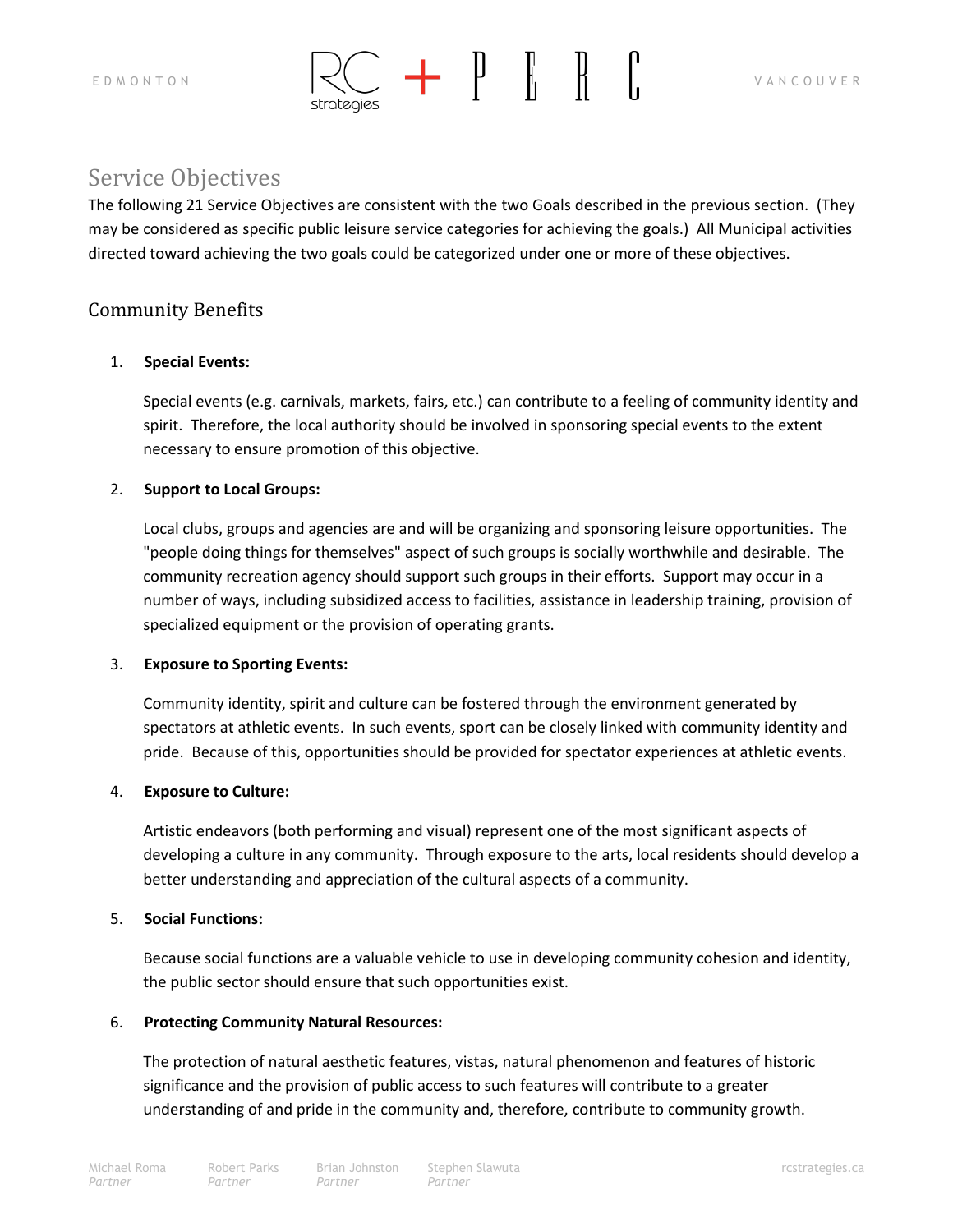

### 7. **Beautify the Community:**

The extent to which a community is seen by its residents as being visually pleasing is directly related to the potential for creating community identity, spirit and culture. Therefore, to make a community more beautiful is a worthwhile social objective worthy of tax support.

#### 8. **Family Oriented Leisure Services:**

The family unit is an integral building block of community growth. Opportunities should be provided for families to pursue leisure as a family unit.

### 9. **Integrating Generations and Sub Groups:**

strategie:

Community growth can be fostered through increased contact between people of varying age groups within the community. The more contact and interchange between seniors and younger adults and children, the greater the potential for community growth. Therefore, in the provision of leisure services, attempts should be made to provide such contact and interchange between seniors and younger residents with a view toward transmitting cultural heritage across the generations.

Community growth can further be fostered through an integrative mixing of various ethnic groups so that each better understands and appreciates the differences and strengths of the other. Multicultural recreation services can be used as a vehicle in making the community more cohesive.

Community growth can also be fostered by integrating various groups of people with special needs into mainstream programming. Whether individuals have physical, emotional or mental special needs, recreation can be used as a leveling and integrative force.

## Individual Benefits

## 10*.* **Fitness (Well Being):**

Fitness, in this context, is used broadly as a synonym for wellness, and refers to mental and emotional, as well as physical fitness. The fitness level of every resident of the community should be increased at least to a pre-determined minimum level with opportunities available for progress beyond this point.

## 11. **Pre-School Leisure Opportunities:**

An opportunity should exist for every pre-school aged child to participate with other children in a variety of leisure experiences, in order to:

- a) Expose the child to social settings
- b) Foster gross motor development
- c) Provide a generally happy and satisfying atmosphere where growth can occur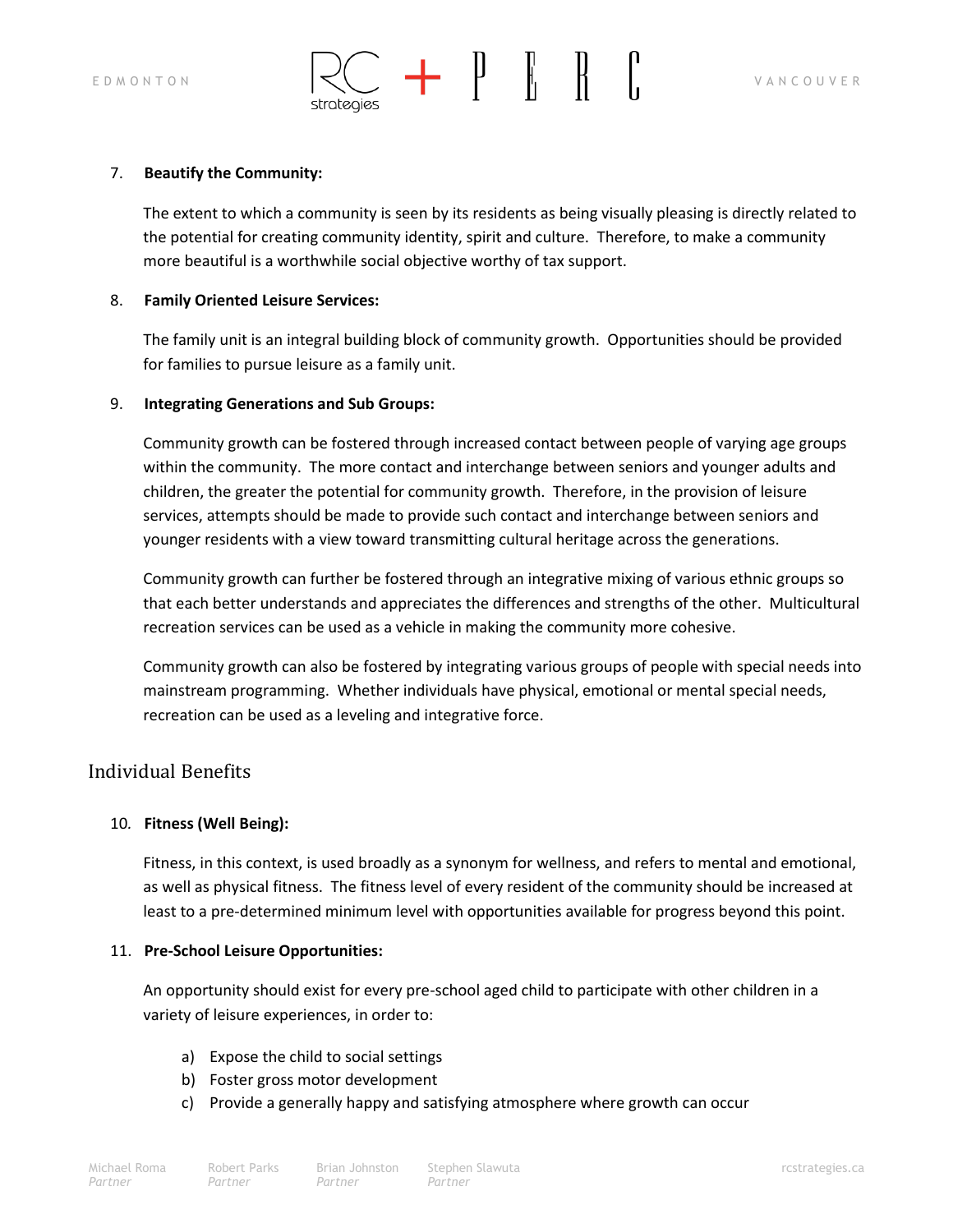

d) Teach basic safety skills and attitudes.

## 12. **Basic Leisure Skill Development for School Aged Children:**

A wide variety of leisure pursuits in such areas as sport, performing arts, visual arts, outdoor natureoriented skills, and hobbies, should be identified, and basic skill level instruction in each should be provided for school aged children in order to:

- a) Provide exposure to skills which may form the basis for enjoying lifetime leisure activities
- b) Contribute to gross motor and fine motor physical development
- c) Provide social settings in which social, moral and emotional growth can be fostered
- d) Provide the basis for leisure education (i.e. the teachings of the benefits of and wise use of leisure time).

## 13. **Advanced Leisure Skill Development for School Aged Children:**

Opportunities should be provided for those children who wish to further develop their interest and skills in a wide variety of leisure pursuits beyond the basic level.

## 14. **Social Opportunities for Youth:**

The maturing from youth to adult which occurs during teenage years is often a critical time in the life of an individual. It is also a time when individual difficulties may result in severe social problems. Hence, opportunities should be provided for teens to:

- a) Learn about themselves and how they will react to various social settings and pressures
- b) Develop positive social/emotional/moral skills, principles and convictions
- c) Develop positive leisure lifestyle patterns which will remain with them through adulthood.

## 15. **Basic Leisure Skill Development for Adults**

Opportunities should be provided in a wide range of leisure endeavors and hobbies for adults who wish to be exposed to such endeavors and learn some basic skills in each.

## 16. **Advanced Leisure Skill Development for Adults**

Opportunities should be provided for those adults who wish to further develop their interests or abilities in a wide variety of leisure pursuits.

## 17. *Opportunities for Seniors*

Opportunities should be provided for senior citizens to participate in the leisure activities of their choice in order to: